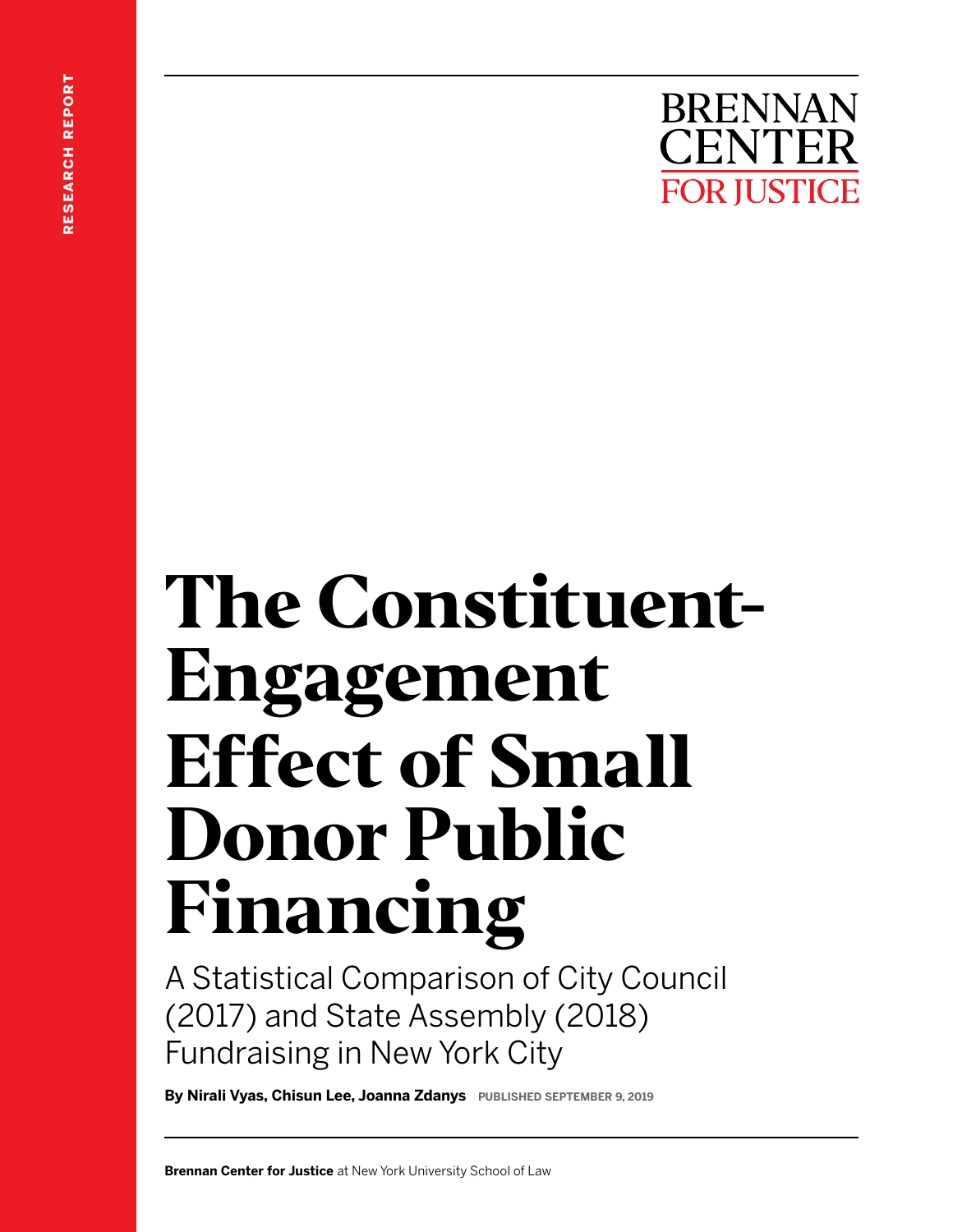# **The Constituent-Engagement Effect of Small Donor Public Financing: A Statistical Comparison of City Council (2017) and State Assembly (2018) Fundraising in New York City**

By Nirali Vyas, Chisun Lee, Joanna Zdanys<sup>1</sup>

# **I. Introduction**

This spring New York enacted an historic law committing to establish voluntary public financing for state elections. The governor and legislative leaders appointed nine commissioners to design the system by December 1. The Commission's goals are to incentivize candidates to seek small donations, reduce pressure on them to solicit large gifts, and encourage qualified candidates to run for office.<sup>2</sup> Its work could fundamentally transform a political process dominated by big checks and infamous for undermining the public's trust.<sup>3</sup>

This study adds new evidence to a body of research that demonstrates small donor public financing is the most effective, proven policy solution to meet the Commission's goals.

In addition to known benefits, this study shows that a small donor public financing system, of the kind New York City has offered candidates for city office for decades,<sup>4</sup> incentivizes candidates to engage many more *in-district donors* for campaign support, and gives these indistrict donors (including small donors) significantly greater financial influence, compared to campaigns where candidates do not use small donor public financing.

## **A. Background**

New York State candidates depend overwhelmingly on large individual and corporate donors. In the 2018 election, small donations (\$200 or less) amounted to just 5 percent of the funds that state candidates raised.<sup>5</sup> Just 100 people donated more than all 137,000 estimated small donors combined.<sup>6</sup> This imbalance of financial influence breeds perceptions of pay-to-play government and deters people from running for office if they lack access to wealthy networks.

Research shows that small donor public financing will boost the role of non-wealthy New Yorkers and bring greater diversity to the state's donor pool. Governor Cuomo's recent bill to provide a \$6-to-\$1 match on up to \$175 could have dramatically increased the 2018 candidates' fundraising from small donors, from 5 percent to 30 percent of campaign funds.<sup>7</sup> And the policy serves to expand the racial and economic diversity of the donor pool.<sup>8</sup>

This new analysis shows still another important benefit of small donor public financing. The option drives candidates to solicit support from many more of their future constituents, and gives those constituents far greater financial influence in these campaigns, than when candidates do not use small donor public financing. Put simply, the policy serves to strengthen the ties between candidates and the New Yorkers they hope to serve.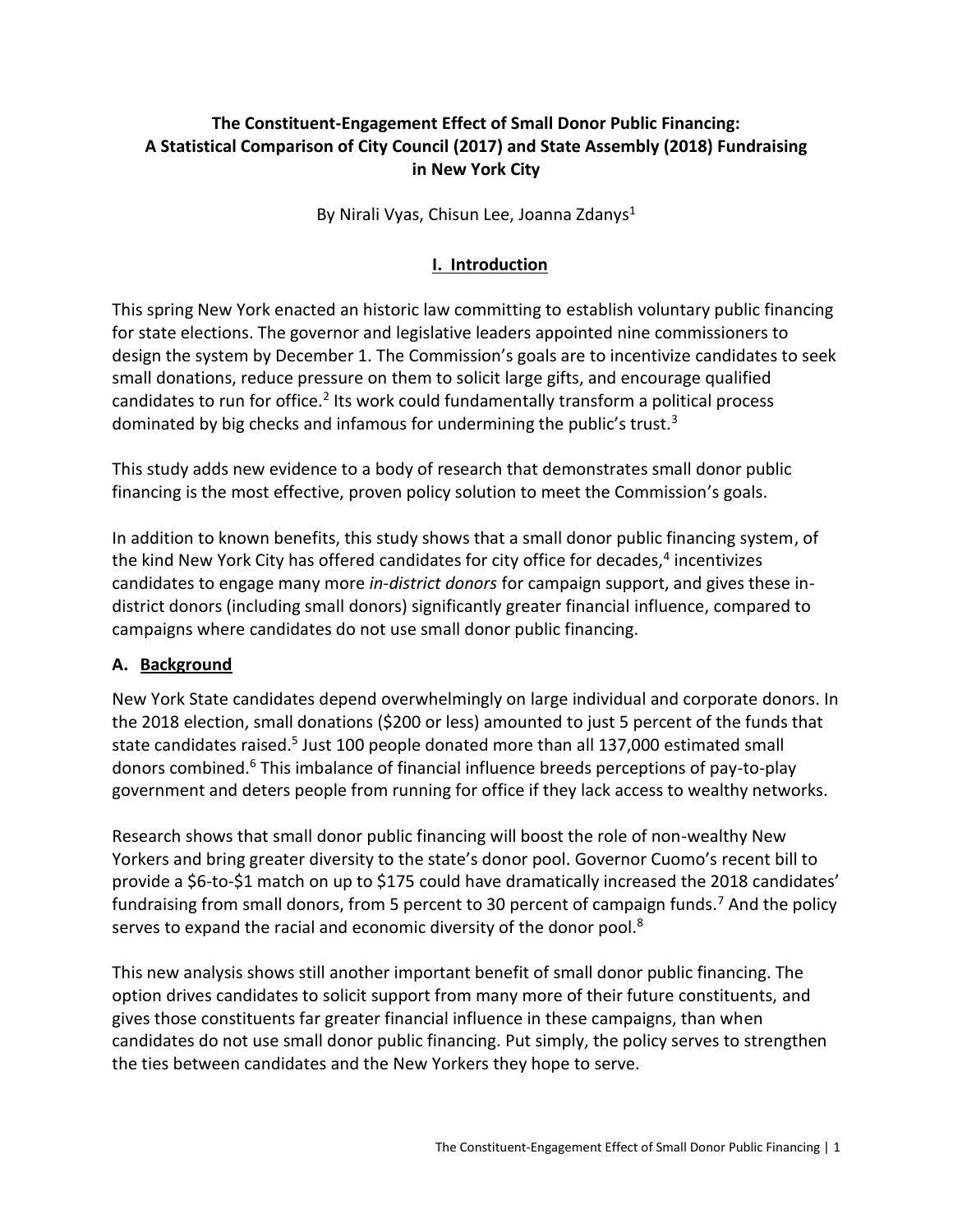#### **B. Findings**

The effects of public financing become clear when comparing otherwise similar candidates who took the two different fundraising routes. In New York City, which unlike New York State offers its candidates the option of small donor public financing for city elections,<sup>9</sup> there are 21 State Assembly districts that almost exactly overlap geographically with 21 City Council districts and where sufficient campaign finance data from the most recent respective election cycles are available.<sup>10</sup> This allows us to compare candidates for City Council and State Assembly running in the same communities. We examined candidates' fundraising records to study the impact of public financing, controlling for differences in degree of opposition, incumbency, and type of office sought (city or state).

This analysis shows that opting into small donor public financing was a statistically significant reason for a stronger record of constituent engagement.<sup>11</sup> In each of the following ways, the median publicly-financed City Council candidate outperformed their privately-funded State Assembly and City Council counterparts in the same neighborhoods.<sup>12</sup>

Publicly-financed candidates:<sup>13</sup>

- Attract more donors from the candidate's own district.
- Raise a larger portion of their funds from donors in the district.
- Raise a larger portion of their funds from small donors.

These findings bolster the already substantial evidence available to the New York Public Campaign Financing Commission and other policy makers that small donor public financing is the most effective way to meet their official mandate. The policy serves to amplify the voices of regular New Yorkers, brings a greater diversity of donors to participate in a critical part of the democratic process, and encourages candidates to spend more time and raise more of their campaign support from within the districts they seek to represent. Further details and explanation of this analysis appear below.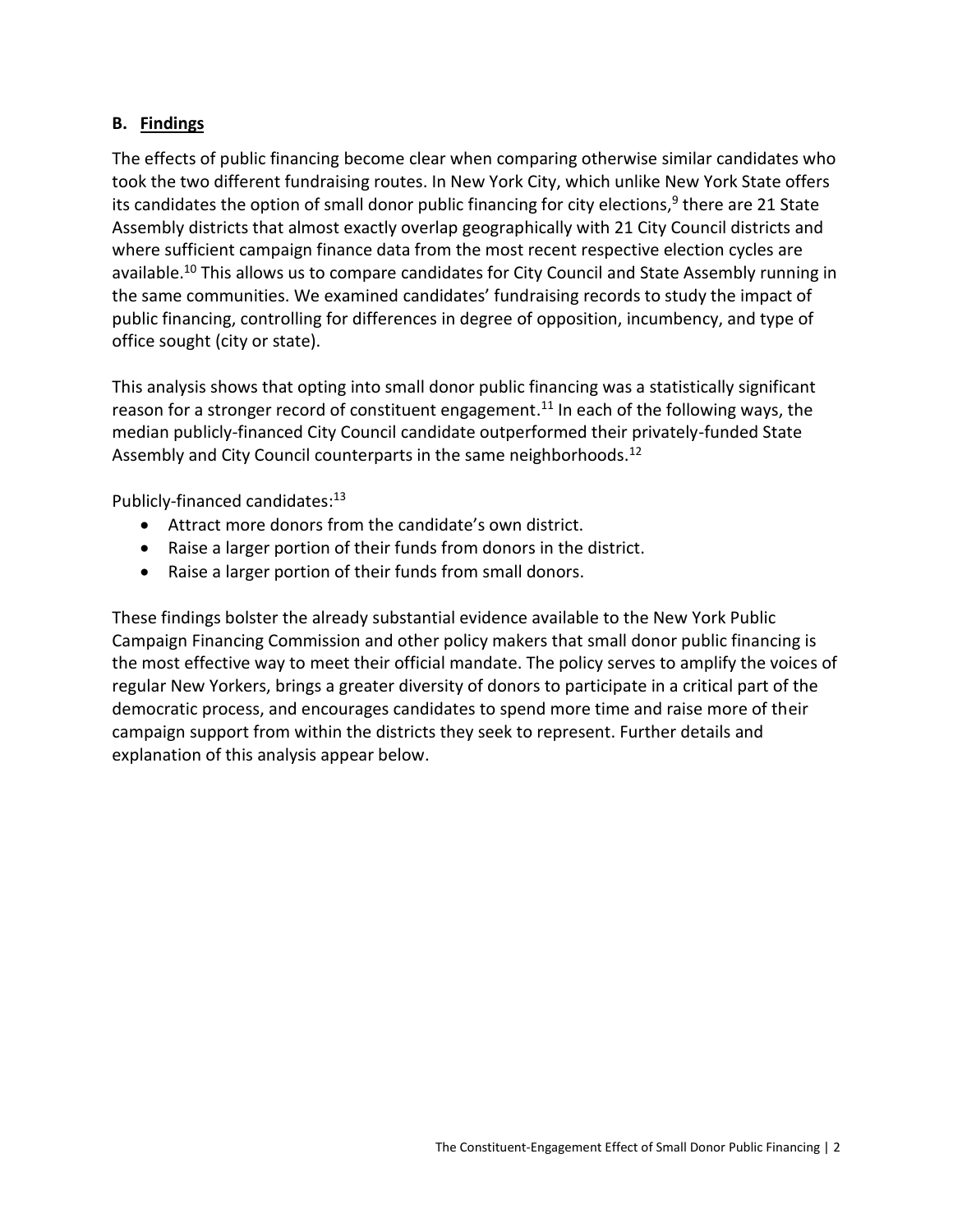# **II. Analysis**

# **A. Campaign Finance Law Context**

To understand the different fundraising behaviors of City Council and State Assembly candidates in this analysis, it is important to note the starkly different sets of campaign finance rules they faced in addition to the City's small donor public financing option.

| Table 1. Campaign Finance Rules for New York City Council (2017) and New York State |                   |                     |  |  |
|-------------------------------------------------------------------------------------|-------------------|---------------------|--|--|
| Assembly $(2018)^{14}$                                                              |                   |                     |  |  |
| <b>Rule</b>                                                                         | City Council 2017 | State Accembly 2018 |  |  |

| <b>Rule</b>             | <b>City Council 2017</b>                     | <b>State Assembly 2018</b>                  |
|-------------------------|----------------------------------------------|---------------------------------------------|
| <b>Public financing</b> | \$6-to-\$1 match up to \$175                 | <b>None</b>                                 |
| option                  |                                              |                                             |
| Limits on               | None allowed                                 | \$5,000 total per calendar year             |
| contributions from      |                                              | for corporations; \$2,500 per               |
| corporations,           |                                              | election cycle for partnerships;            |
| partnerships, and       |                                              | \$4,400 per primary and \$4,400             |
| <b>LLCs</b>             |                                              | per general election for LLCs <sup>15</sup> |
| Limits on               | \$2,750 per election cycle (publicly-        | \$4,400 per primary and \$4,400             |
| contributions from      | financed candidate)                          | per general election                        |
| individuals             | \$2,750 per election cycle                   |                                             |
|                         | (privately-financed candidate) <sup>16</sup> |                                             |

Along with the option of small donor public financing with a sizeable match ratio, the City's campaign finance framework included contribution limits that were lower across the board than the State's for districts of approximately the same size and that prioritized individual donors over business entities. As the state Commission carries out its charge of considering "all details and components reasonably related to" a public financing program, it should address the interplay of these other aspects of campaign finance regulation with public financing in order to meet its goal to incentivize candidates to seek small donations.<sup>17</sup>

The following pie charts illustrate the aggregate differences in fundraising between all City Council candidates in 2017 and all State Assembly candidates who ran in New York City in 2018: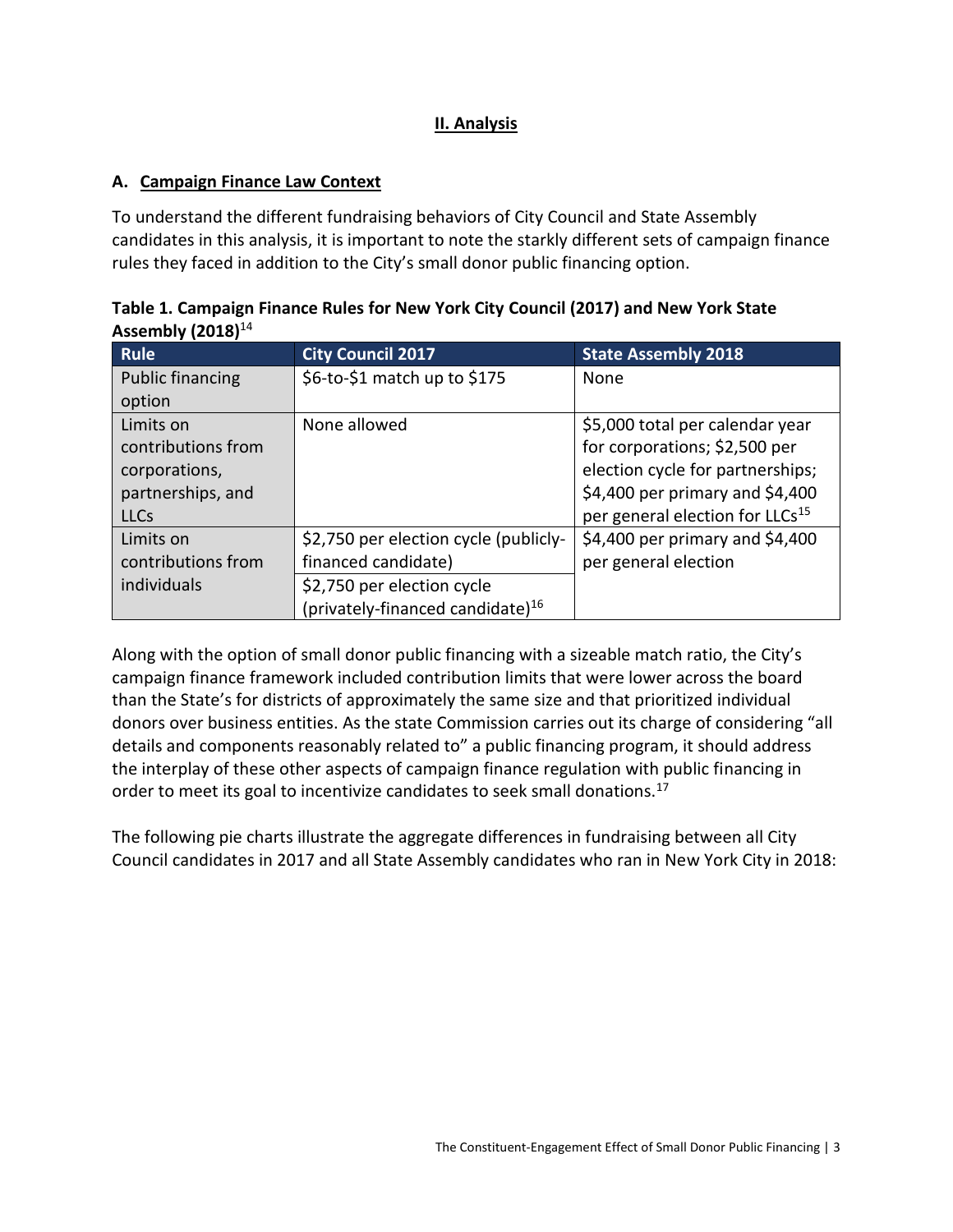# **Figure 1. Fundraising Shares by Type of Donor: 2017 City Council v. 2018 NYC Assembly Candidates**<sup>18</sup>



Among the critical differences these charts show:

- People who gave \$175 or less were the *most* significant (40%) source of funds for City Council candidates, but the *least* significant source (7%) of funds for State Assembly candidates who ran in New York City.
- Entity donors were the *least* significant (9%) source of funds for City Council candidates, but the *most* significant source (56%) of funds for State Assembly candidates who ran in New York City.

# **B. Details of Small Donor Public Financing's Constituent-Engagement Effect**

Within the overall campaign finance regulation contexts described above, this analysis found, small donor public financing was a statistically significant driver of far greater engagement by candidates of constituents. This section provides further detail about the following major findings:<sup>19</sup>

- The median publicly-financed City Council candidate received campaign support from **23 percent more in-district donors** than did their privately-funded State Assembly and City Council counterparts in the same neighborhoods.
- The median publicly-financed City Council candidate raised **30 percent more of their total campaign funds from in-district donors** than did their privately-funded State Assembly and City Council counterparts in the same neighborhoods.
- The median publicly-financed City Council candidate also raised greater percentages of their total campaign funds from **small donors**, both in-district and overall: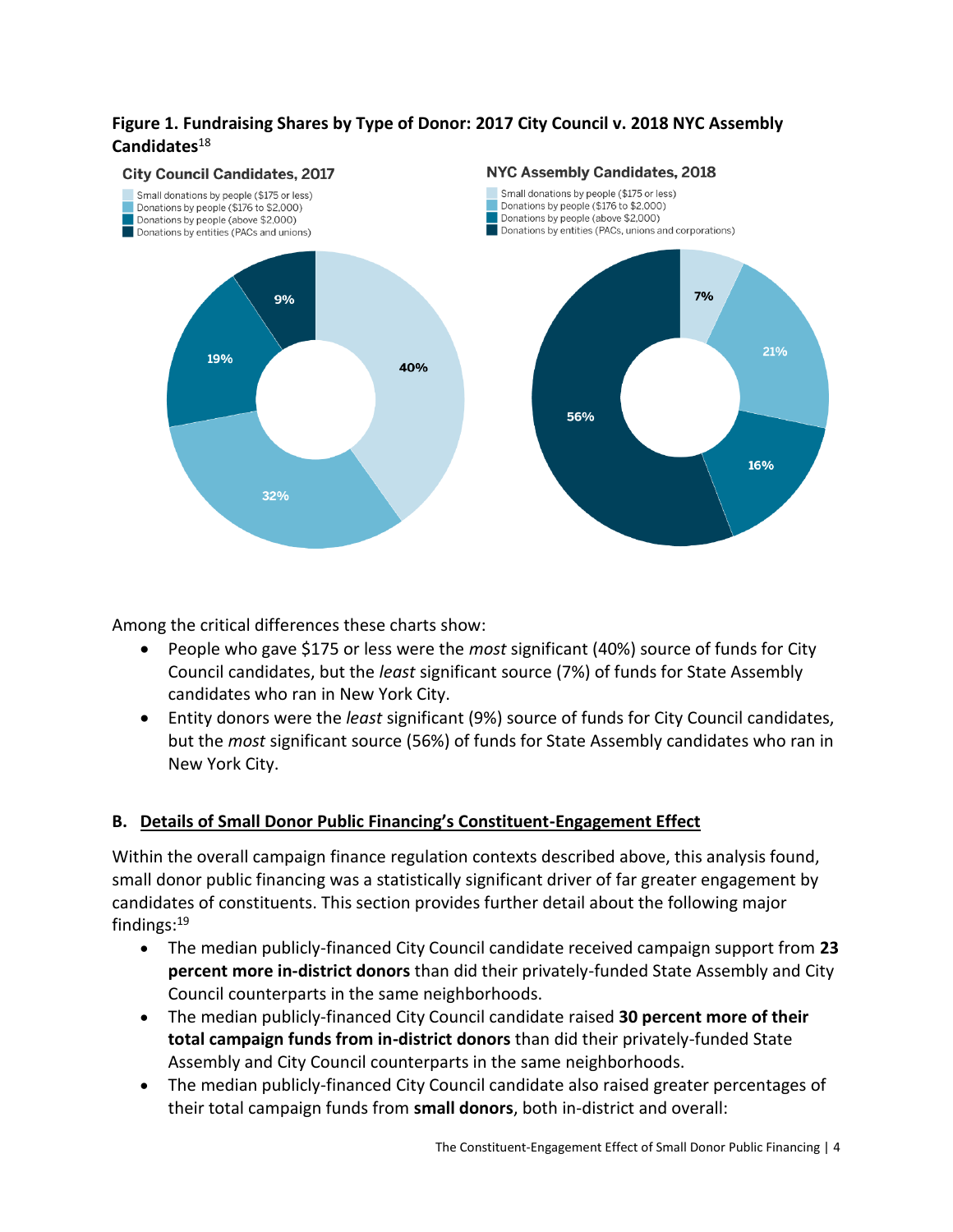- o In-district The publicly-financed City Council candidate raised **18 percent more of their total campaign funds from these donors** than did their privately-funded counterparts.
- o Overall The publicly-financed City Council candidate raised **27 percent more of their total campaign funds** from these donors than did their privately-funded counterparts.

The charts below depict the records in engaging support from different types of donors of the three types of candidates studied: the 65 candidates in the 21 overlapping City Council and State Assembly districts for whom sufficient campaign finance data were available, including six City Council candidates who did not participate in the City's small donor public financing program. But, because of the marked differences between the overall City and State campaign finance legal regimes as explained above, the most instructive comparison for those wishing to design an effective program for the State is between publicly-financed City Council candidates and State Assembly candidates who had no such option.

Figure 2, below, shows that constituents and small donors were a far bigger part of the total pool of donors engaged for support by publicly-financed candidates in the City system than by State Assembly candidates running in the same neighborhoods. The donor pool of the median publicly-financed City Council candidate, compared to that of the median State Assembly candidate:

- Showed far greater participation by constituents (45 percent versus 17 percent of donor pool).
- Relied far more heavily on people who gave \$175 or less (77 percent versus 34 percent of donor pool).
- Consisted almost entirely of people rather than entities (97 percent people in City Council donor pool versus 28 percent entities in State Assembly donor pool).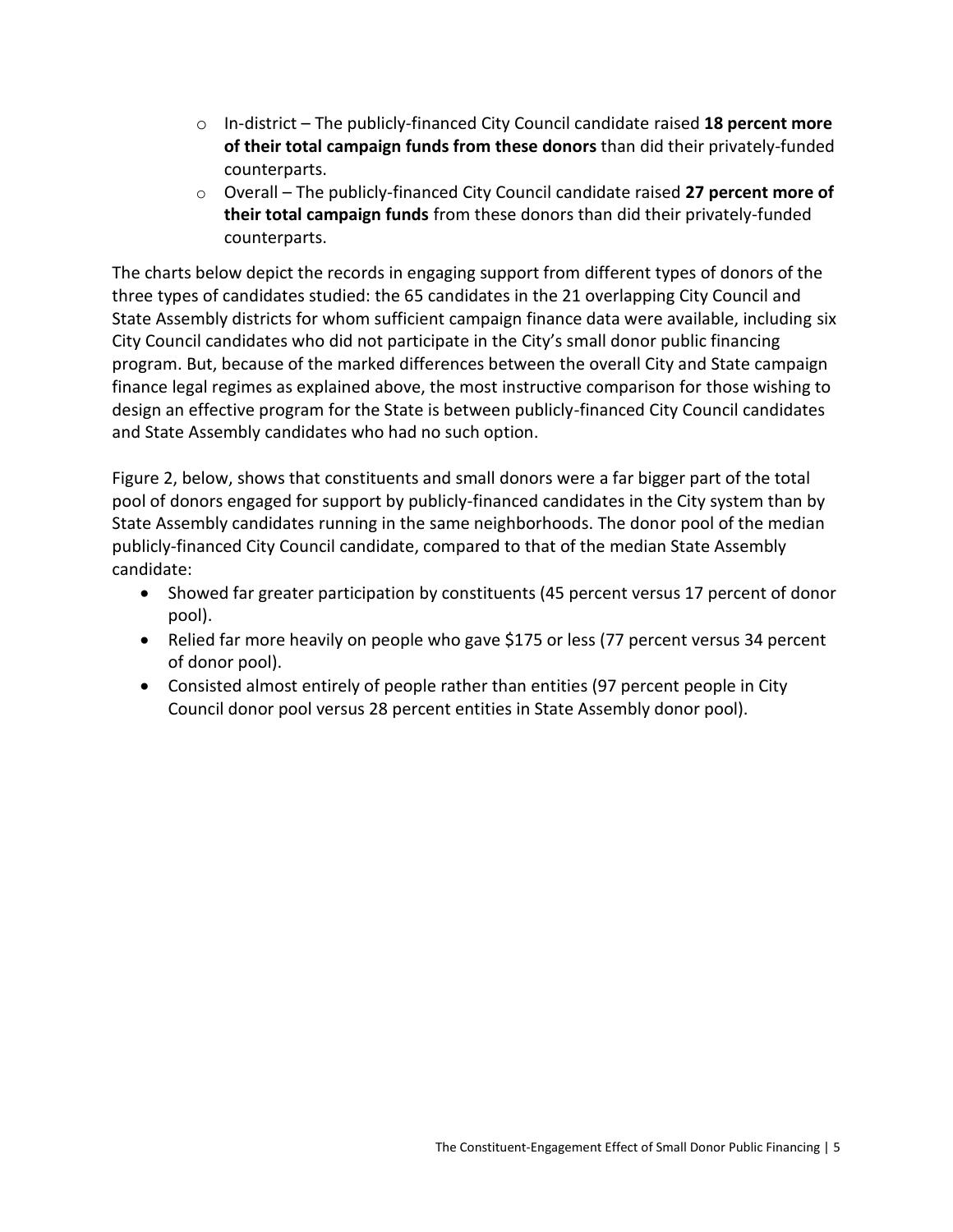# **FIGURE 2. Percentage of Total Donor Pool by Donor Type for the Median Publicly-Financed and Privately-Financed Candidates Running in Overlapping Districts.**<sup>20</sup>



*This figure summarizes the donor pools of the median publicly-financed and privately-financed City Council candidate in 2017 and the median privately-financed State Assembly candidate in 2018. Numbers of donors appear in parentheses.* 

Further, publicly-financed City Council candidates in this analysis owed a far greater share of their total funds raised to the support of constituents and small donors (and to people, instead of entities) than did their State Assembly counterparts. As Figure 3, below, shows, for the median publicly-financed City Council candidate compared to the median State Assembly candidate:

- Constituents accounted for a much larger share of total funds raised (41 percent versus 11 percent).
- People who gave \$175 or less accounted for a remarkably larger share of total funds raised, which is a major policy goal of small donor public financing (47 percent versus 5 percent).
- People instead of entities accounted for a far greater share of all funds raised by the City Council candidate (95 percent from people, 5 percent from entities), but the opposite was true for the State Assembly candidate (43 percent from people, 57 percent from entities.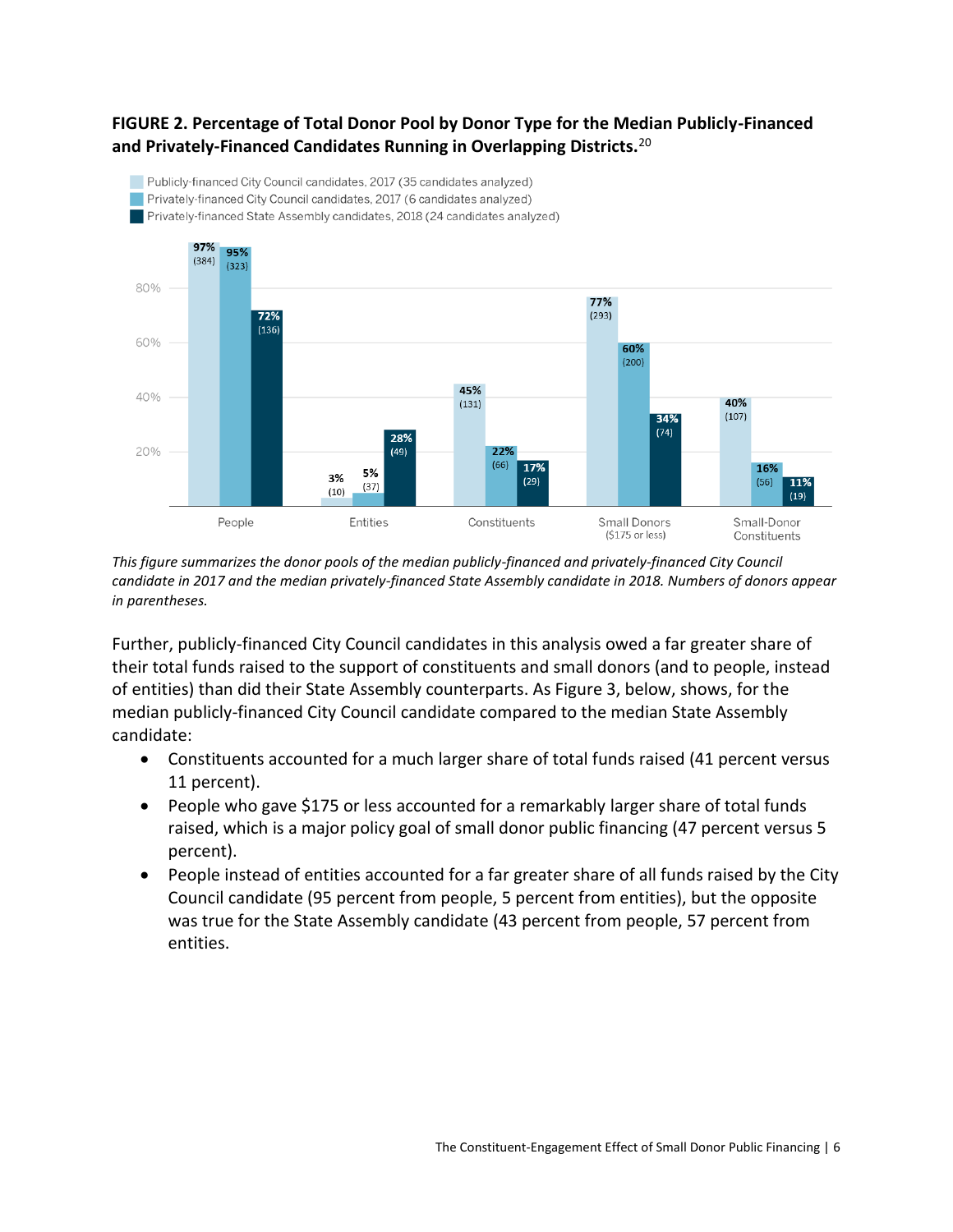# **FIGURE 3. Share of Total Funds Raised from Different Donor Types by the Median Publicly-Financed and Privately-Financed Candidates Running in Overlapping Districts.**<sup>21</sup>



*This figure summarizes total fundraising by the median publicly-financed and privately-financed City Council candidate in 2017 and the median privately-financed State Assembly candidate in 2018. Total dollars raised from specific donor types by the relevant median candidate appear in parentheses.*

The real-world comparisons in this analysis show that small donor public financing was a statistically significant impetus for candidates to engage far more constituents for campaign support than when candidates did not or could not opt to participate in such a program. It is a proven, effective solution to achieve a more representative and participatory political process based on small donations rather than large checks.

## **III. Methodology**

## **A. Selection**

This study analyzes the fundraising records of New York City Council and New York State Assembly candidates who campaigned to represent districts within New York City in the most recent respective elections, 2017 and 2018. The district sizes of these city and state offices are approximately the same, giving all candidates similar numbers of potential in-district donors the key focus of this study. Fundraising data came from the New York City Campaign Finance Board and the National Institute on Money in Politics.

The number of candidates analyzed is limited both by objective circumstance and by design, as explained below. This study examines 41 of 252 City Council candidates in 2017—35 who participated in small donor public financing and 6 who did not—and 24 of 137 State Assembly candidates in 2018.<sup>22</sup>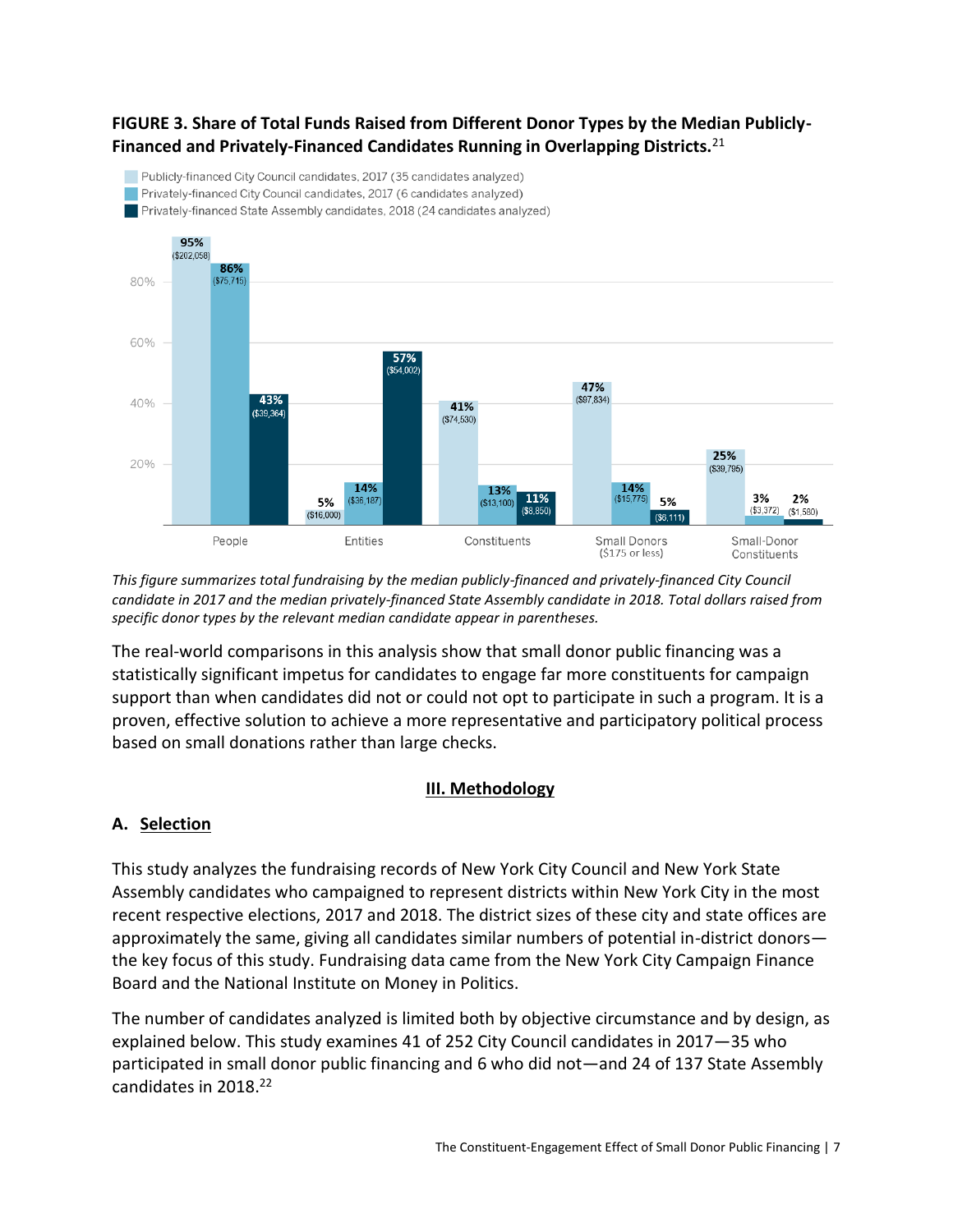The major objective circumstance limiting the number of candidates to study is New York State's campaign finance disclosure law, which permits state candidates not to report individualized donor information for contributions of \$99 or less. (New York City requires all its candidates to report individualized donor data for all contributions.) Donors' individualized geographic information is essential to determine whether they are constituents of the district a given candidate is campaigning to represent, which is the primary question of this study.<sup>23</sup> Still, many State Assembly candidates voluntarily report individualized donor information for even small contributions. In 2018, 66 of them running in New York City reported this information.

Decisions made to design a fair study also limited the number of candidates examined:

- To compare like populations of in-district donors To control for the socioeconomic differences among districts that may make it easier or harder to raise campaign money locally, this study analyzes only candidates in 21 City Council and State Assembly districts whose boundaries almost exactly overlap. These districts represent all five New York City boroughs.
- To compare similar fundraising periods To compare candidates who raised money over similarly lengthy periods of time, this study focuses on 65 candidates in the 21 overlapping City Council and State Assembly districts who participated in the general elections, rather than losing and stopping at the primary stage, in 2017 and 2018.<sup>24</sup>

## **B. Analysis**

This study calculates and compares the track records of candidates in raising campaign funds from different categories of donors, reporting median rather than average results. It asks whether small donor public financing incentivizes greater candidate engagement of in-district donors ("constituents") and small donors, and answers by testing through multi-regression analysis whether participation in public financing is a statistically significant reason for better track records in these regards.

The use of the median rather than the mean, or average, measure to compare categories of candidates intends to reduce the skewing effect of extreme outliers among the 65 City Council and State Assembly campaigns examined. (For instance, one 2017 City Council candidate had a single donor while another had 1,386 donors. Similarly, one 2018 Assembly candidate raised \$13,250 while another raised \$699,924.) These median results are useful for observing patterns of fundraising.<sup>25</sup> But alone they cannot provide accurate insight into the effect, if any, of using small donor public financing on candidates' fundraising track records, as variables such as incumbency, opposition, and even the characteristic of running for a city rather than state legislative office, could explain a candidate's ability or need to raise money.

To control for these other, potentially confounding variables, this study employs multivariate quantile regressions. This statistical analysis method works best for explaining relationships between variables when data are non-normally distributed (or have a significant number of outliers). The controls included in the regression model additionally mitigate the competition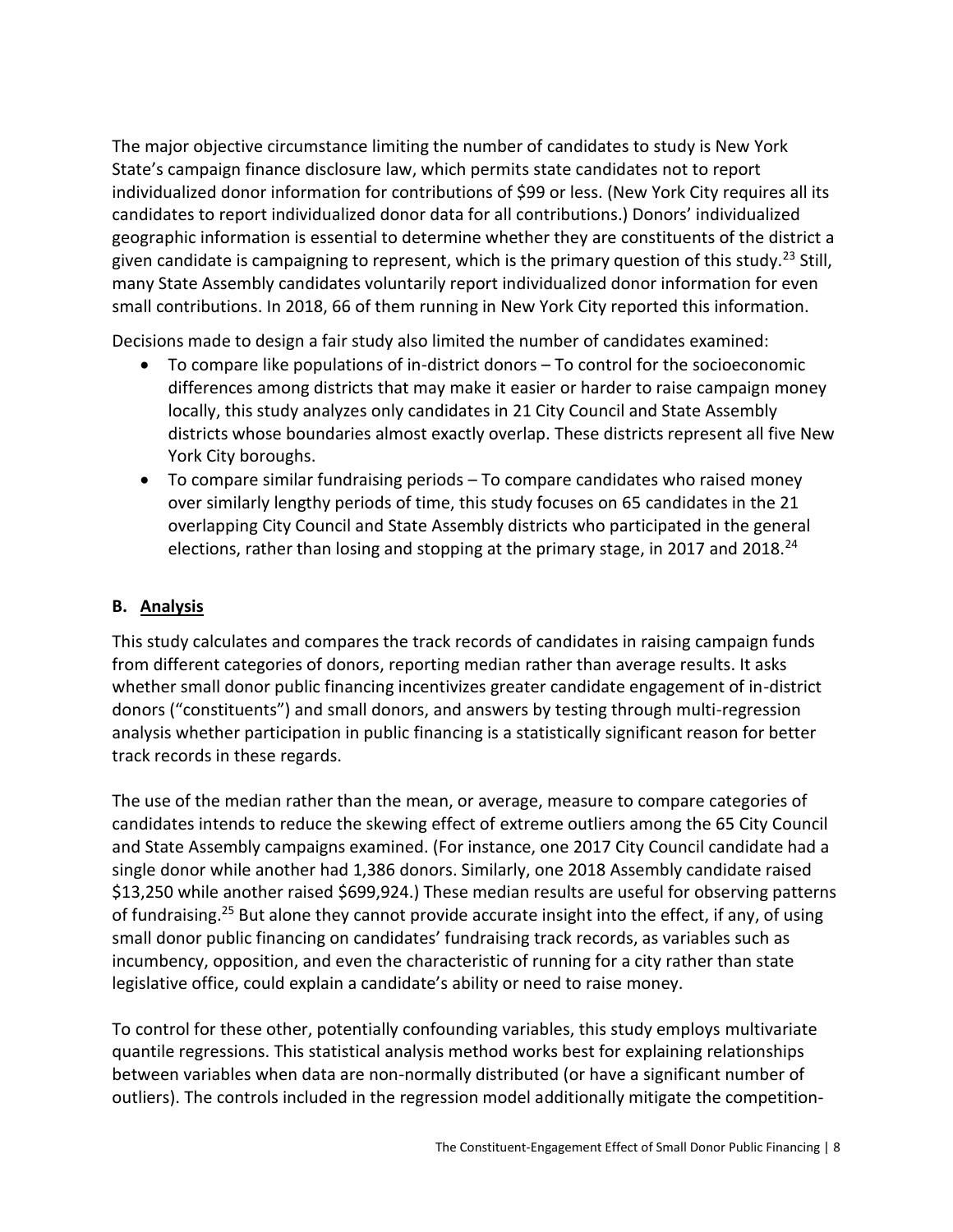creating effect of New York City's term limits on certain districts and thus on certain candidates' presumed incentives to raise money.<sup>26</sup> To account for the differential number of donors and absolute fundraising dollars for Assembly and City Council candidates, regression findings are reported as proportional differences. For brevity, detailed results are reported in this study's online Appendix.<sup>27</sup>

The findings that the median publicly-financed City Council candidate engaged more constituents and raised a larger share of total funds from them and from small donors, than median candidates in the other categories, are statistically significant. In other words, there is a strong likelihood that the positive relationship between participating in small donor public financing and achieving these fundraising records is not due to chance. It is reasonable to conclude that participating in small donor public financing, as part of New York City's overall campaign finance law scheme, is a strong motivating factor for candidates to solicit more support from constituents and small donors. All findings are significant at the 0.05 level or below, meaning there is at least a 95% probability that the relationships detected are not due to chance.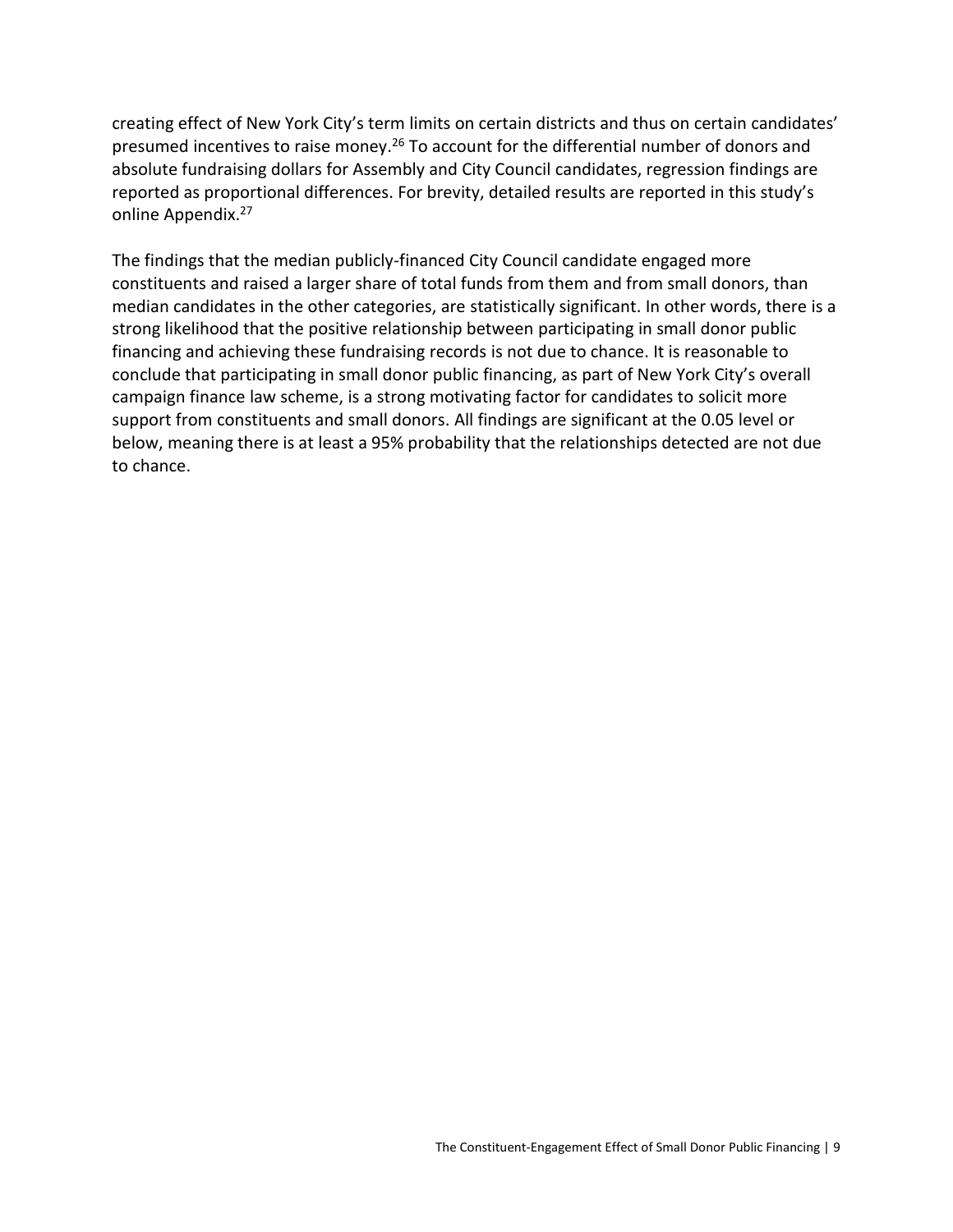#### **ENDNOTES**

<sup>1</sup> The authors wish to thank a number of individuals for their contributions. Hazel Millard conducted critical research on the elections studied. Peter Miller and Kevin Morris provided important guidance on statistical research methodology. Lawrence Norden and Ian Vandewalker offered helpful editorial feedback. Alexandra Ringe contributed communications expertise. Joëlle Simeu, Lauren Meadows and Marco Balestri provided research assistance. Yuliya Bas and Justin Charles provided important design and production assistance. Staff of the New York City Campaign Finance Board offered assistance with data. Any errors are the authors' own. 2 *See* FY 2020 Budget Bill (S1509C), January 18, 2019, 196 (Part XXX):

<https://legislation.nysenate.gov/pdf/bills/2019/S1509C>; Lawrence Norden and Chisun Lee, "A small-donor matching public campaign finance system is in reach in New York," New York Daily News, April 8, 2019, [https://www.nydailynews.com/opinion/ny-oped-campaign-finance-reform-in-reach-in-new-york-20190408](https://www.nydailynews.com/opinion/ny-oped-campaign-finance-reform-in-reach-in-new-york-20190408-kj4ffkbfffeylbvdqjpltenfue-story.html) [kj4ffkbfffeylbvdqjpltenfue-story.html.](https://www.nydailynews.com/opinion/ny-oped-campaign-finance-reform-in-reach-in-new-york-20190408-kj4ffkbfffeylbvdqjpltenfue-story.html)

<sup>3</sup> See Moreland Commission to Investigate Public Corruption, "Preliminary Report," State of New York, December 2, 2013, 30-34, [https://www.publiccorruption.moreland.ny.gov/sites/default/files/moreland\\_report\\_final.pdf.](https://www.publiccorruption.moreland.ny.gov/sites/default/files/moreland_report_final.pdf) <sup>4</sup> During the period analyzed in this study, New York City offered a \$6-to-\$1 match on up to \$175 of eligible donations for candidates who qualified. New York City's small donor public financing system has been in effect since 1989, with the match ratio increasing several times since. The City currently provides a match of \$8-to-\$1 to qualifying candidates for Mayor, Public Advocate and Comptroller on up to \$250 of eligible donations, and for Borough President and City Council candidates up to \$175. *See* New York City Campaign Finance Board, "What's New in the Campaign Finance Program", January 5, 2019, [https://www.nyccfb.info/program/what-s-new-in-the](https://www.nyccfb.info/program/what-s-new-in-the-campaign-finance-program-2/)[campaign-finance-program-2/](https://www.nyccfb.info/program/what-s-new-in-the-campaign-finance-program-2/); New York City Campaign Finance Board, "History of the CFB", July 2, 2015, [https://www.nyccfb.info/about/history/.](https://www.nyccfb.info/about/history/)

<sup>5</sup> Chisun Lee and Nirali Vyas, "Analysis: New York's Big Donor Problem & Why Small Donor Public Financing Is an Effective Solution for Constituents and Candidates," Brennan Center for Justice, January 28, 2019, [https://www.brennancenter.org/analysis/nypf.](https://www.brennancenter.org/analysis/nypf)

<sup>6</sup> Brennan Center for Justice, *The Case for Small Donor Public Financing in New York State*, February 28, 2019, 2, [https://www.brennancenter.org/sites/default/files/publications/CaseforPublicFinancingNY\\_0.pdf.](https://www.brennancenter.org/sites/default/files/publications/CaseforPublicFinancingNY_0.pdf)  $<sup>7</sup>$  Ibid., 9.</sup>

8 *See* Elisabeth Genn, Sundeep Iyer, Michael Malbin, and Brendan Glavin, *Donor Diversity Through Public Matching Funds,* Brennan Center for Justice, May 14, 2012, 4,

[https://www.brennancenter.org/sites/default/files/legacy/publications/DonorDiversityReport\\_WEB.PDF.](https://www.brennancenter.org/sites/default/files/legacy/publications/DonorDiversityReport_WEB.PDF)

<sup>9</sup> During the 2017 City Council elections, nearly 70 percent (175 of the 252) of general and primary candidates running for office participated in the city's matching funds program. *See* "Candidate List: 2017 Citywide Elections," New York City Campaign Finance Board, last updated August 15, 2019, [https://www.nyccfb.info/follow-the](https://www.nyccfb.info/follow-the-money/candidates/2017)[money/candidates/2017.](https://www.nyccfb.info/follow-the-money/candidates/2017)

<sup>10</sup> Unlike New York City law, state law does not require candidates to report individualized donor data for donations of \$99 or less. Some Assembly campaigns voluntarily reported individualized donor data for all their donations, permitting the comparison with City Council campaigns in these 21 geographically similar districts. For additional selection criteria, see Methodology section.

<sup>11</sup> This study defines people's engagement in terms of campaign finance participation. There are, of course, other important ways for people to engage in elections. But campaign giving is not just a mode of engaging; it is also a gateway to other modes of engaging in elections. *See* Spencer A. Overton, "The Participation Interest," *Georgetown Law Journal* 100, 2012: 1279,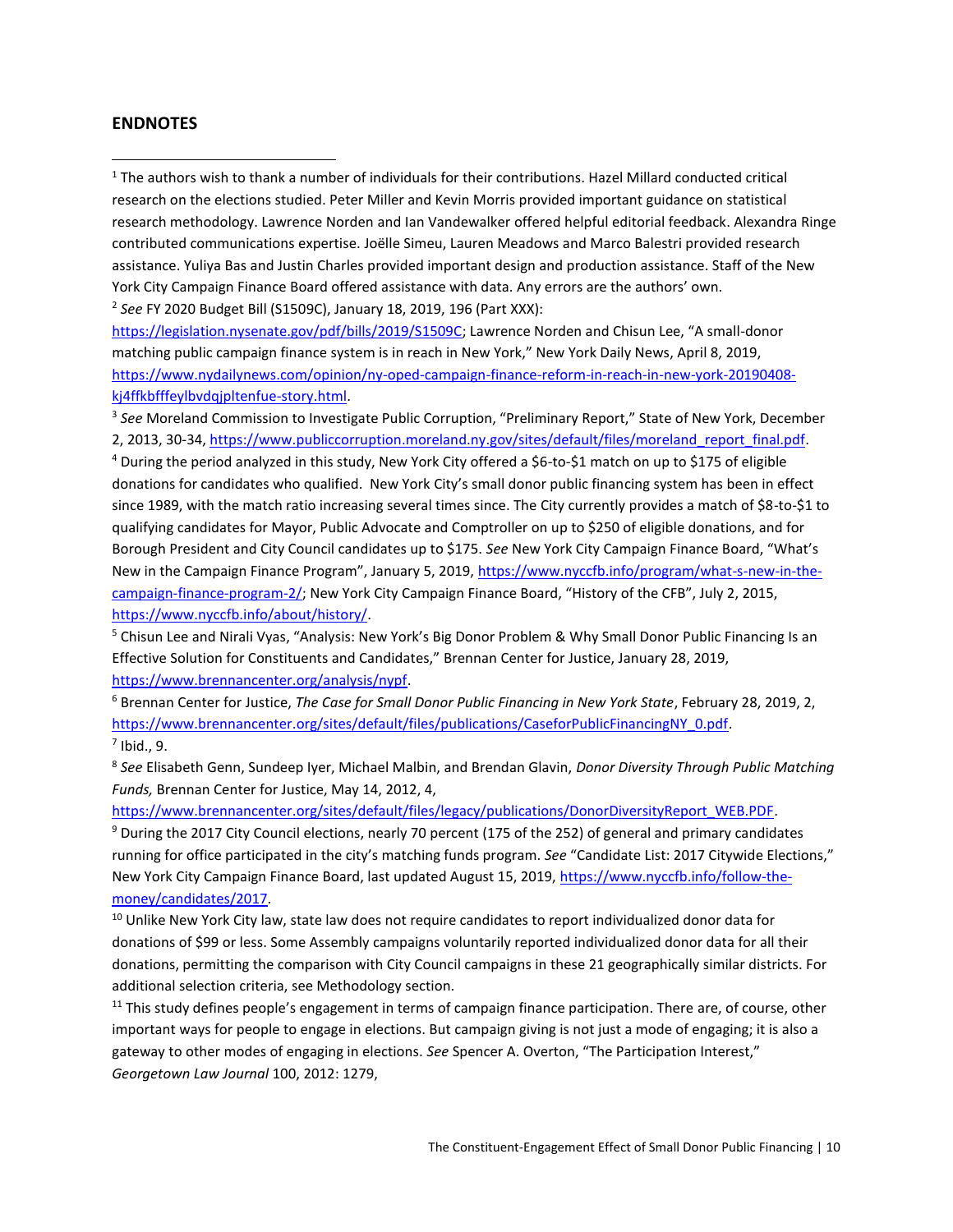[https://scholarship.law.gwu.edu/cgi/viewcontent.cgi?article=1167&context=faculty\\_publications](https://scholarship.law.gwu.edu/cgi/viewcontent.cgi?article=1167&context=faculty_publications) (observing that "financial participation" can lead to other forms of civic engagement).

 $12$  This study provides findings for the median (middle) candidate in each category, rather than mean (or average) findings for all candidates in each category, because median findings are less likely to be skewed by outliers. The set of 65 candidates in this study includes a few extreme outliers at the very low and very high ends of fundraising, whose records would tend to distort understandings of the more typical candidate in each category. Fundraising figures for publicly-financed City Council candidates include matching funds. Publicly-financed candidates in New York City may also receive private contributions. In this study, "privately-financed" indicates candidates who did not receive any public matching funds. Among the 41 City Council campaigns selected for analysis based on similarities in geography and other electoral characteristics with Assembly campaigns, only 6 campaigns opted out of the matching funds program.

<sup>13</sup> See Methodology section for full explanation of selection criteria and statistical methods employed, and Appendix Tables I and J for detailed results of analyses.

<sup>14</sup> New York State Board of Elections, "2018 Contribution Limits", accessed August 6, 2019, 13-27,

[https://www.elections.ny.gov/NYSBOE/Finance/2018ContributionLimits.pdf;](https://www.elections.ny.gov/NYSBOE/Finance/2018ContributionLimits.pdf) New York State Board of Elections, "Contribution Limits", accessed August 6, 2019, [https://www.elections.ny.gov/CFContributionLimits.html;](https://www.elections.ny.gov/CFContributionLimits.html) New York State Board of Elections, "New York State Board of Elections Campaign Finance Handbook 2019", accessed September 3, 2019, 42, [https://www.elections.ny.gov/NYSBOE/download/finance/hndbk2019.pdf;](https://www.elections.ny.gov/NYSBOE/download/finance/hndbk2019.pdf) New York City Campaign Finance Board, "Limits & Thresholds: 2017 Citywide Elections", accessed August 8, 2019, [http://www.nyccfb.info/candidate-services/limits-thresholds/2017;](http://www.nyccfb.info/candidate-services/limits-thresholds/2017)

<sup>15</sup> Prior to January 2019, New York election authorities treated LLCs, for purposes of campaign finance regulation, as individuals rather than corporations or partnerships. A recent change in election law subjects LLCs to corporate contribution limits. *See* Senate Bill S1101, January 10, 2019, [https://legislation.nysenate.gov/pdf/bills/2019/S1101;](https://legislation.nysenate.gov/pdf/bills/2019/S1101) Tim Lau, "New York's Democracy Just Got Fairer", January 24, 2019, [https://www.brennancenter.org/blog/new](https://www.brennancenter.org/blog/new-yorks-democracy-just-got-fairer)[yorks-democracy-just-got-fairer.](https://www.brennancenter.org/blog/new-yorks-democracy-just-got-fairer)

<sup>16</sup> Beginning with the 2021 cycle, City Council candidates who choose to participate in public financing must adhere to lower individual contribution limits (\$1,000 per election cycle) than non-participating candidates (\$2,850 per election cycle). The new, higher match ratio of \$8-to-\$1 (up from \$6-to-\$1 in the 2017 cycle), combined with lower contribution limits, further incentivizes candidates to seek campaign support from everyday constituents and donors rather than big donors. *See* New York City Campaign Finance Board, "Limits & Thresholds: 2021 Citywide Elections", accessed September 3, 2019, [https://www.nyccfb.info/candidate-services/limits-thresholds/2021/;](https://www.nyccfb.info/candidate-services/limits-thresholds/2021/) Brennan Center for Justice, *The Case for Small Donor Public Financing in New York State*, 1. <sup>17</sup> FY 2020 Budget Bill (S1509C), 197.

 $18$  This figure analyzes all fundraising, including matching funds, by candidates for City Council in 2017 and for State Assembly within New York City in 2018. New York City law prohibits candidates from raising funds from most entities, though they may raise funds from unions and registered PACs. *See* New York City Campaign Finance Board, "Limits & Thresholds", [https://www.nyccfb.info/candidate-services/limits-thresholds/2017/.](https://www.nyccfb.info/candidate-services/limits-thresholds/2017/)

 $19$  See Methodology section for full explanation of selection criteria and statistical methods employed, and Appendix Tables I and J for detailed results of analyses.

<sup>20</sup> Small donors are individuals who contributed in amounts of \$175 or less which was the eligibility threshold for matching funds in New York City elections in 2017. See Methodology section for full explanation of selection criteria and statistical methods employed, and Appendix Tables G and H for the data underlying this figure.

<sup>21</sup> Small donors are individuals who contributed in amounts of \$175 or less which was the eligibility threshold for matching funds in New York City elections in 2017. See Methodology section for full explanation of selection criteria and statistical methods employed, and Appendix Tables E and F for the data underlying this figure. <sup>22</sup> See the Appendix for a complete list of candidates and districts studied.

The Constituent-Engagement Effect of Small Donor Public Financing | 11